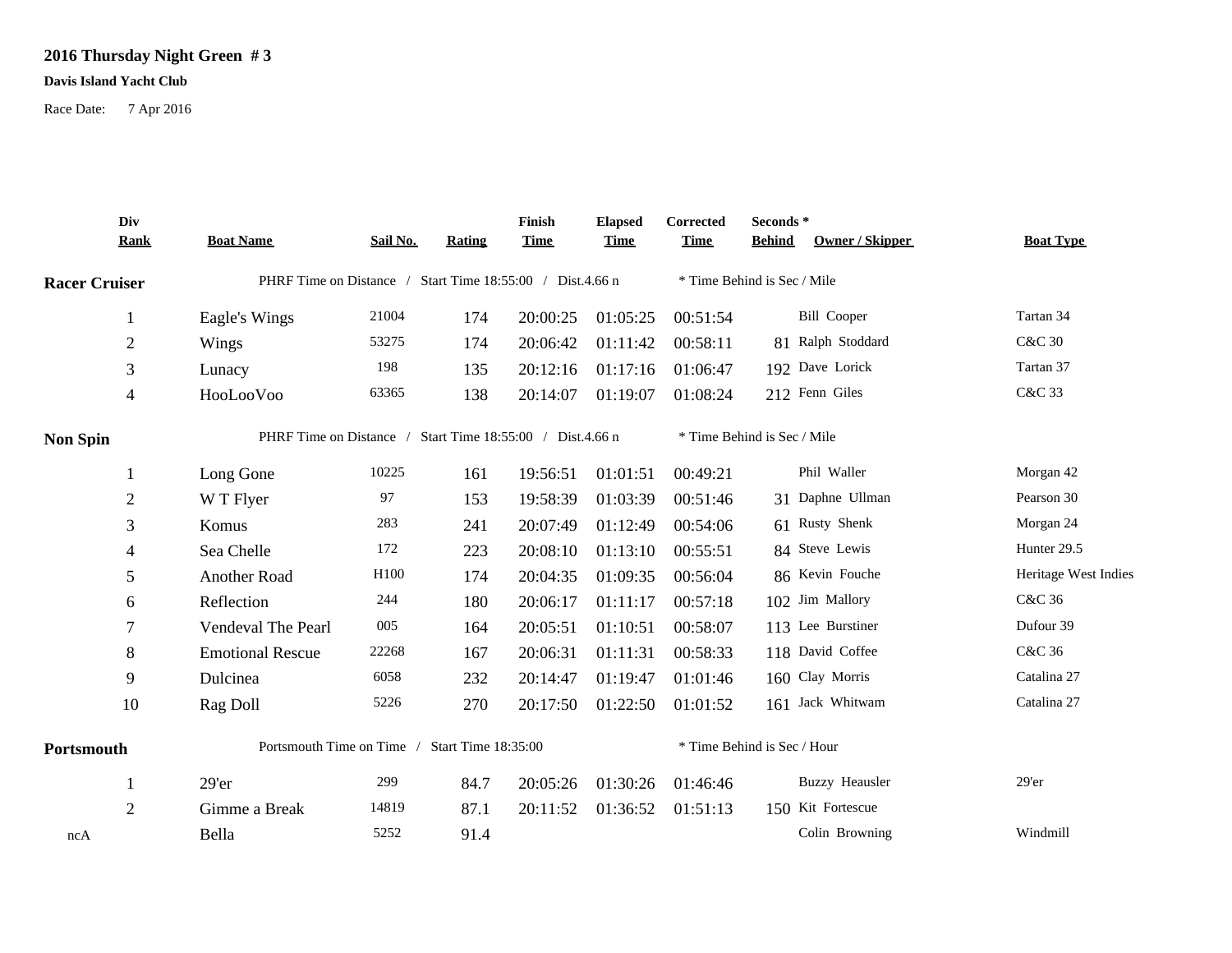| <b>Spin B</b>               |                | PHRF Time on Distance / Start Time 18:45:00 / Dist.6.07 n |        |     |          |          | * Time Behind is Sec / Mile |                         |                    |  |
|-----------------------------|----------------|-----------------------------------------------------------|--------|-----|----------|----------|-----------------------------|-------------------------|--------------------|--|
|                             | -1             | Abracadabra                                               | 511    | 156 | 20:12:27 | 01:27:27 | 01:11:40                    | Emily Kropp             | Wavelength 24      |  |
|                             | $\overline{2}$ | Privateer                                                 | 282    | 132 | 20:10:41 | 01:25:41 | 01:12:20                    | 7 Chris Jones           | S <sub>2</sub> 9.1 |  |
|                             | 3              | Meltemi                                                   | 40787  | 132 | 20:11:05 | 01:26:05 | 01:12:44                    | 11 Alex Korakis         | S <sub>2</sub> 9.1 |  |
|                             | 4              | Whirligig                                                 | $82\,$ | 141 | 20:13:43 | 01:28:43 | 01:14:27                    | 28 Charlie Cushing      | Ulitimate 20       |  |
|                             | 5              | Junior                                                    | 41186  | 123 | 20:11:55 | 01:26:55 | 01:14:28                    | 28 Frank Selph Jr       | J27                |  |
|                             | 6              | Dr Bligh                                                  | $30\,$ | 132 | 20:15:19 | 01:30:19 | 01:16:58                    | 52 Mike Maher           | S <sub>2</sub> 9.1 |  |
|                             | $\tau$         | Volcano                                                   | 7170   | 111 | 20:17:52 | 01:32:52 | 01:21:38                    | 99 Don Rychel           | Tripp 26           |  |
| Melges 24                   |                | PHRF Time on Distance / Start Time 18:40:00 / Dist.6.07 n |        |     |          |          | * Time Behind is Sec / Mile |                         |                    |  |
|                             | 1              | Wicked Witch                                              | 719    | 75  | 19:55:36 | 01:15:36 | 01:08:01                    | Joe Blouin              | Melges 24          |  |
|                             | $\overline{2}$ | Hot Mess                                                  | 118    | 75  | 19:57:00 | 01:17:00 | 01:09:25                    | 14 Rob Britts           | Melges 24          |  |
|                             | 3              | Rogue                                                     | 457    | 75  | 19:57:16 | 01:17:16 | 01:09:41                    | 16 Bob Kroetsch         | Melges 24          |  |
|                             | $\overline{4}$ | Carmelita                                                 | 119    | 75  | 19:57:52 | 01:17:52 | 01:10:17                    | 22 J.A. Booker          | Melges 24          |  |
|                             |                | PHRF Time on Distance / Start Time 18:40:00 / Dist.6.07 n |        |     |          |          | * Time Behind is Sec / Mile |                         |                    |  |
| J24                         |                |                                                           |        |     |          |          |                             |                         |                    |  |
|                             | 1              | Rabble Rouser                                             | 292    | 171 | 20:07:54 | 01:27:54 | 01:10:36                    | Scott MacGregor         | J24                |  |
|                             | $\overline{2}$ | Long Shot                                                 | 2917   | 171 | 20:10:14 | 01:30:14 | 01:12:56                    | 23 John Poulson         | <b>J24</b>         |  |
|                             | 3              | No Direction                                              | 115    | 171 | 20:11:14 | 01:31:14 | 01:13:56                    | 33 Tito Colon           | IC 24              |  |
|                             | $\overline{4}$ | Ragged Edge                                               | 154    | 171 | 20:12:26 | 01:32:26 | 01:15:08                    | 45 Dan Kresge           | J24                |  |
|                             | 5              | Kraken                                                    | 3203   | 171 | 20:18:57 | 01:38:57 | 01:21:39                    | 109 Jeffrey Siewert     | J24                |  |
| Spin A                      |                | PHRF Time on Distance / Start Time 18:50:00 / Dist.6.07 n |        |     |          |          | * Time Behind is Sec / Mile |                         |                    |  |
|                             | -1             | Rocket                                                    | 48     | 72  | 20:11:58 | 01:21:58 | 01:14:41                    | Tarry Grimsdale         | J35                |  |
|                             | $\overline{2}$ | Kicks                                                     | $50\,$ | 99  | 20:16:39 | 01:26:39 | 01:16:38                    | 19 Peter Hartleb        | J92S               |  |
|                             | 3              | Wired                                                     | 39511  | 42  | 20:14:47 | 01:24:47 | 01:20:32                    | 58 Achilles/ Brooks     | Farr 395           |  |
| $\ensuremath{\mathsf{DNF}}$ | 5              | Hot Water                                                 | 42696  | 72  |          |          |                             | Jose Suarez Hoyos       | J35                |  |
| ncA                         |                | No Limit                                                  | 39526  | 42  |          |          |                             | Burns/Hobbs/ Zonnenberg | Farr 395           |  |

Cats PHRF Time on Distance / Start Time 18:35:00 / Dist.6.07 n \* Time Behind is Sec / Mile